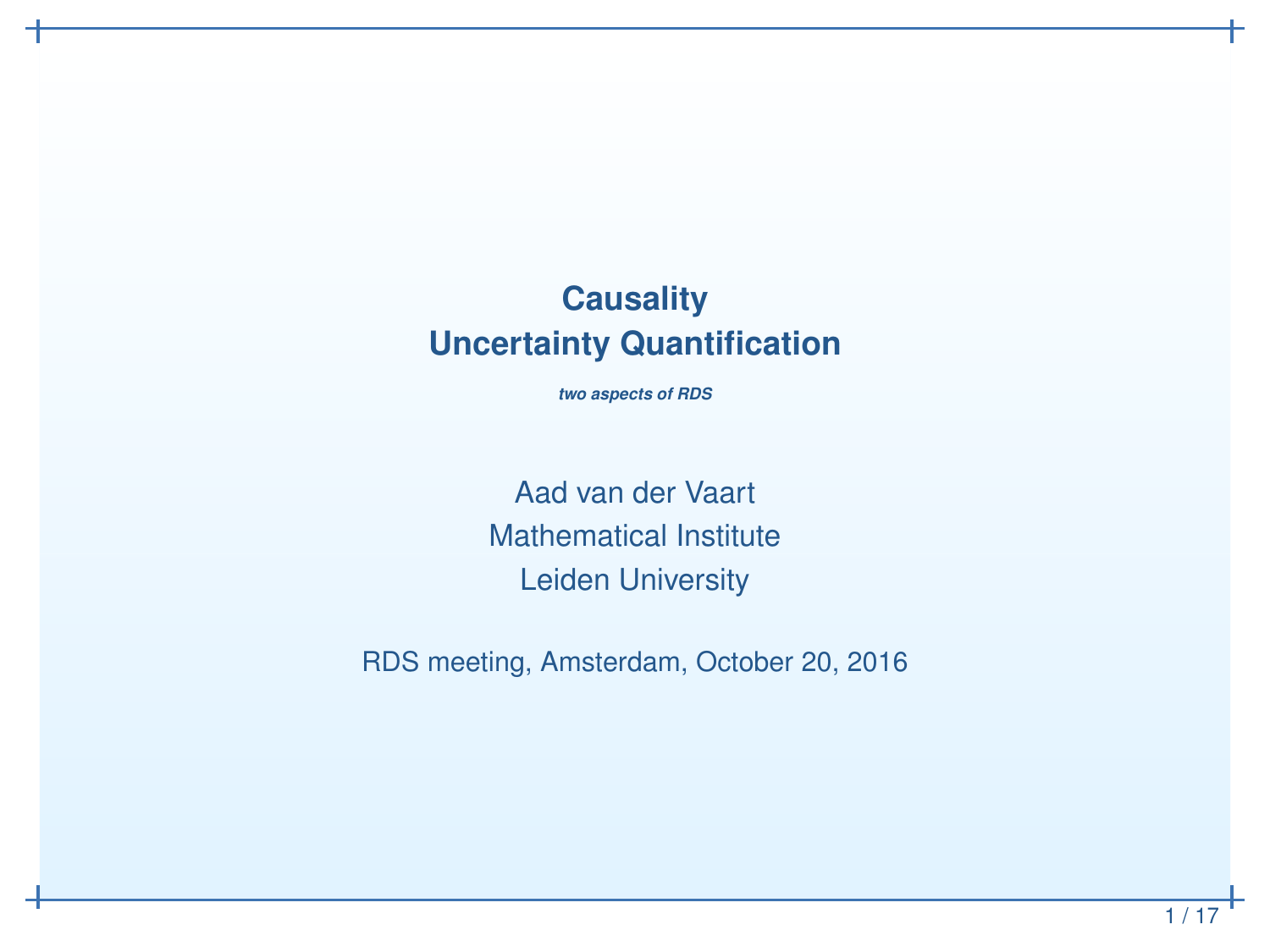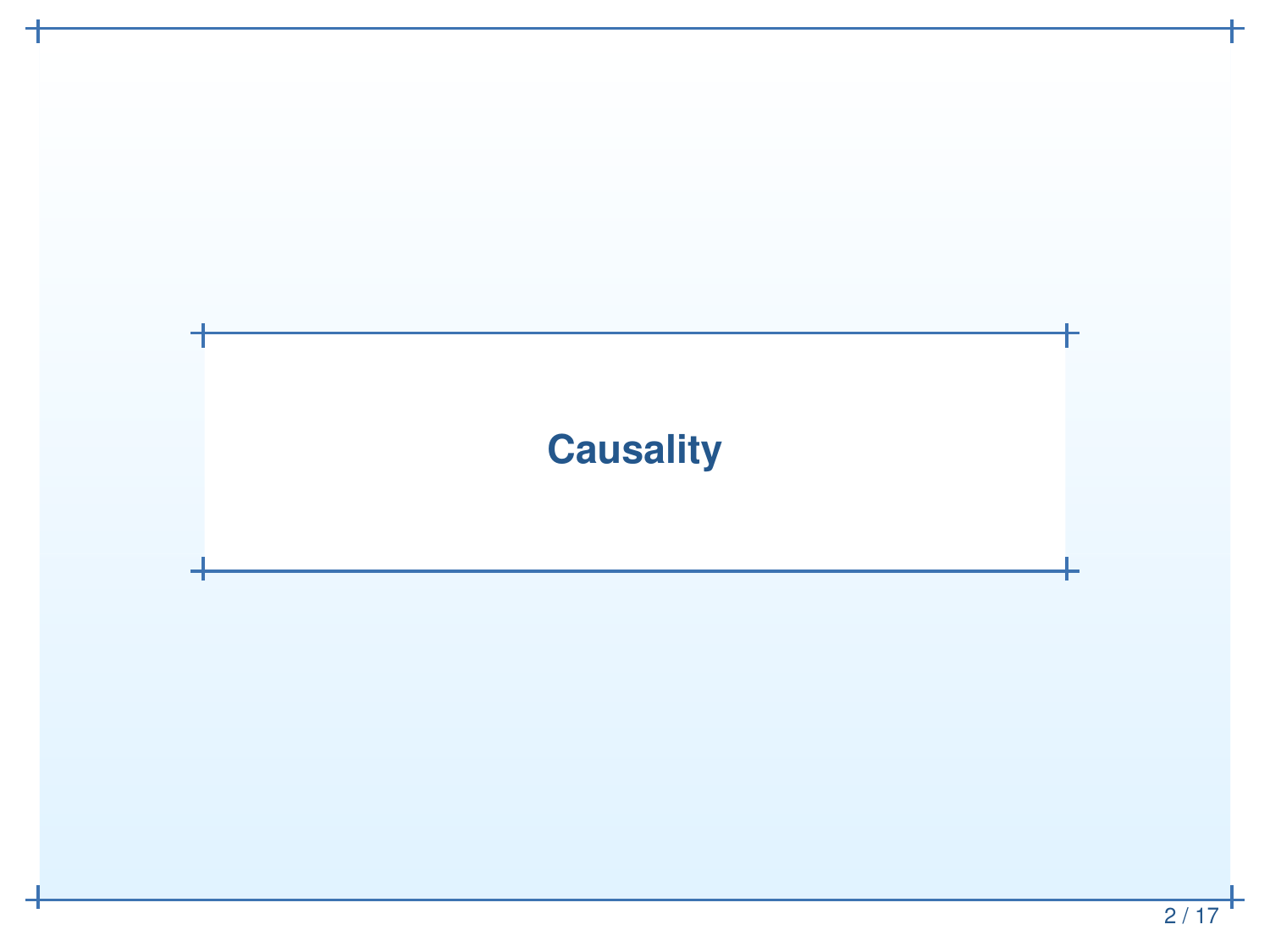

Home  $>$  News

# Eating a lot of fish during pregnancy is linked to children<br>who grow more quickly and have a later risk of becoming overweight

#### 15 February 2016

Pregnant women who eat fish more than three times a week give birth to babies who grow more quickly in the first years of life, and have a higher risk of being overweight as pre-schoolers. This is the result of international research in which many Dutch families also participated, and which was published in the scientific journal JAMA Pediatrics.

Fish is a known source of persistent organic pollutants (POPs) in our diet. POPs do not biodegrade or do so very poorly. These substances accumulate in the food chain and ultimately in humans. Some of these substances have endocrine-disrupting effects that may contribute to the development of overweight. To limit the intake of these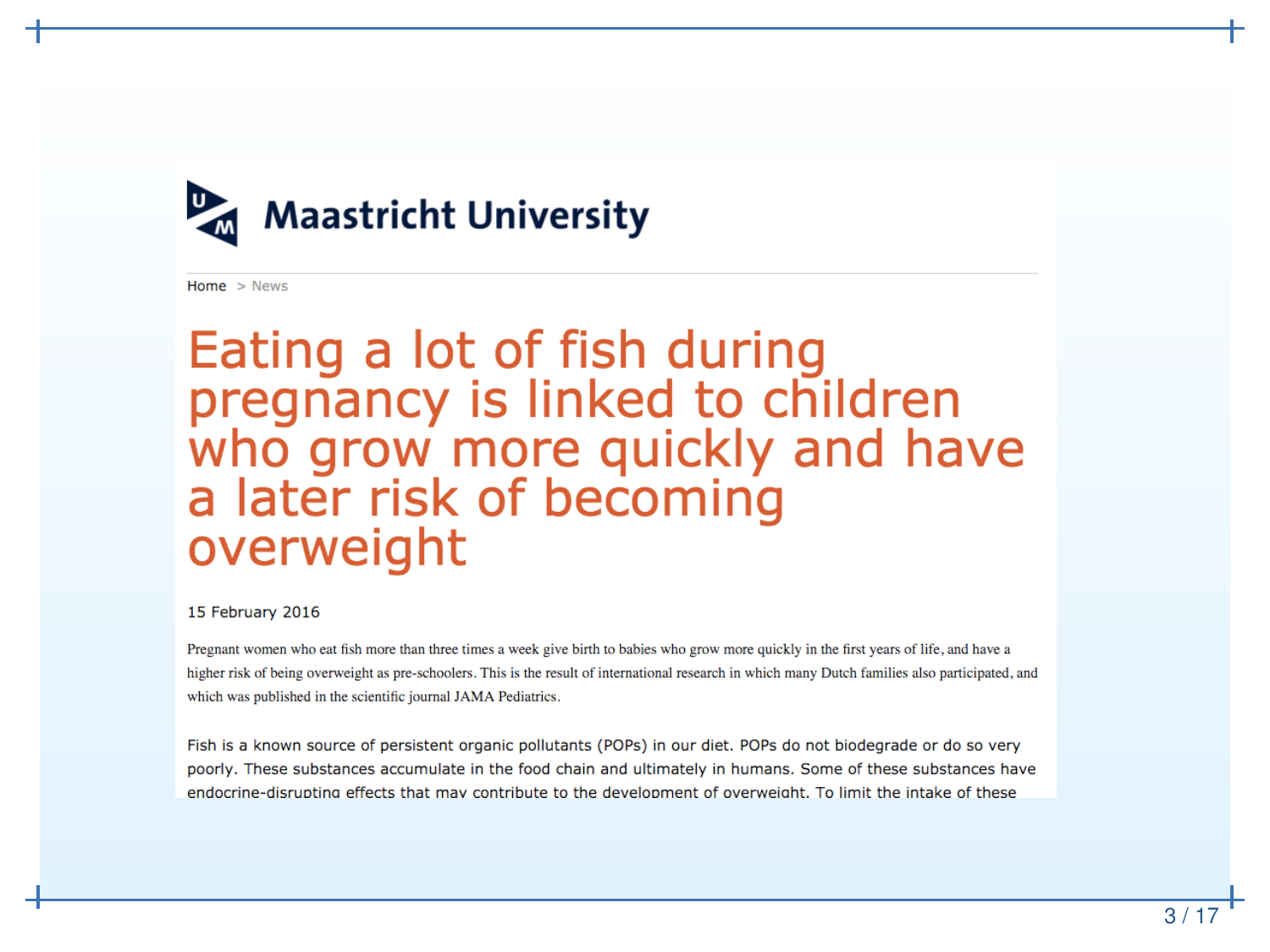

Nieuws

Sport

Uitzendingen

### 'Betere slaap kan depressie voorkomen'

C MA 8 FEBRUARI, 19:25 AANGEPAST OP MA 8 FEBRUARI, 21:12 BINNENLAND



Onderzoekers zijn er achter waarom chronische slapeloosheid kan leiden tot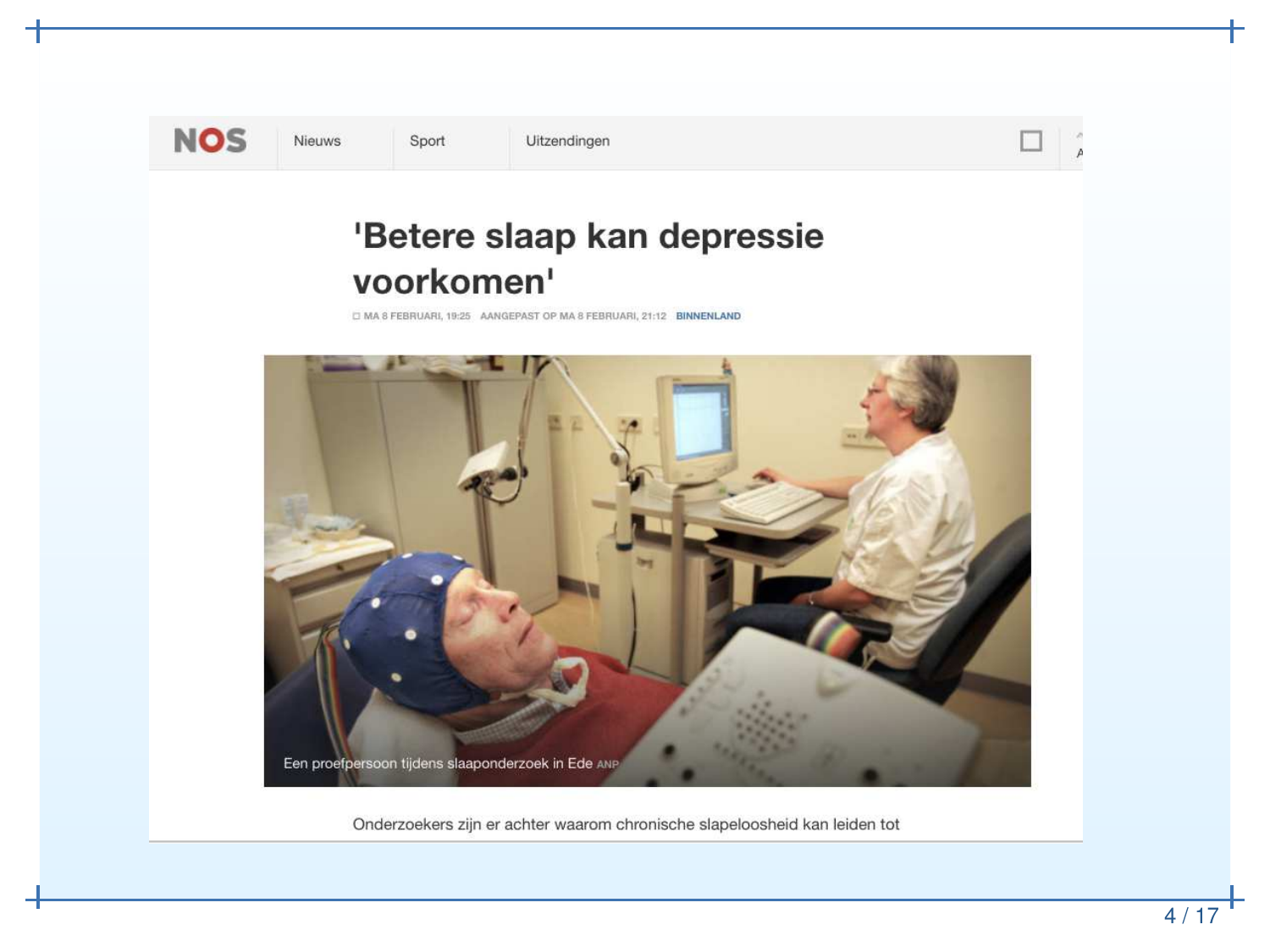#### **NIEUWS**

# **BORSTSPARENDE THERAPIE BIJ VROEGE BORSTKANKER LEIDT TOT BETERE OVERLEVING**

O donderdag 10 december 2015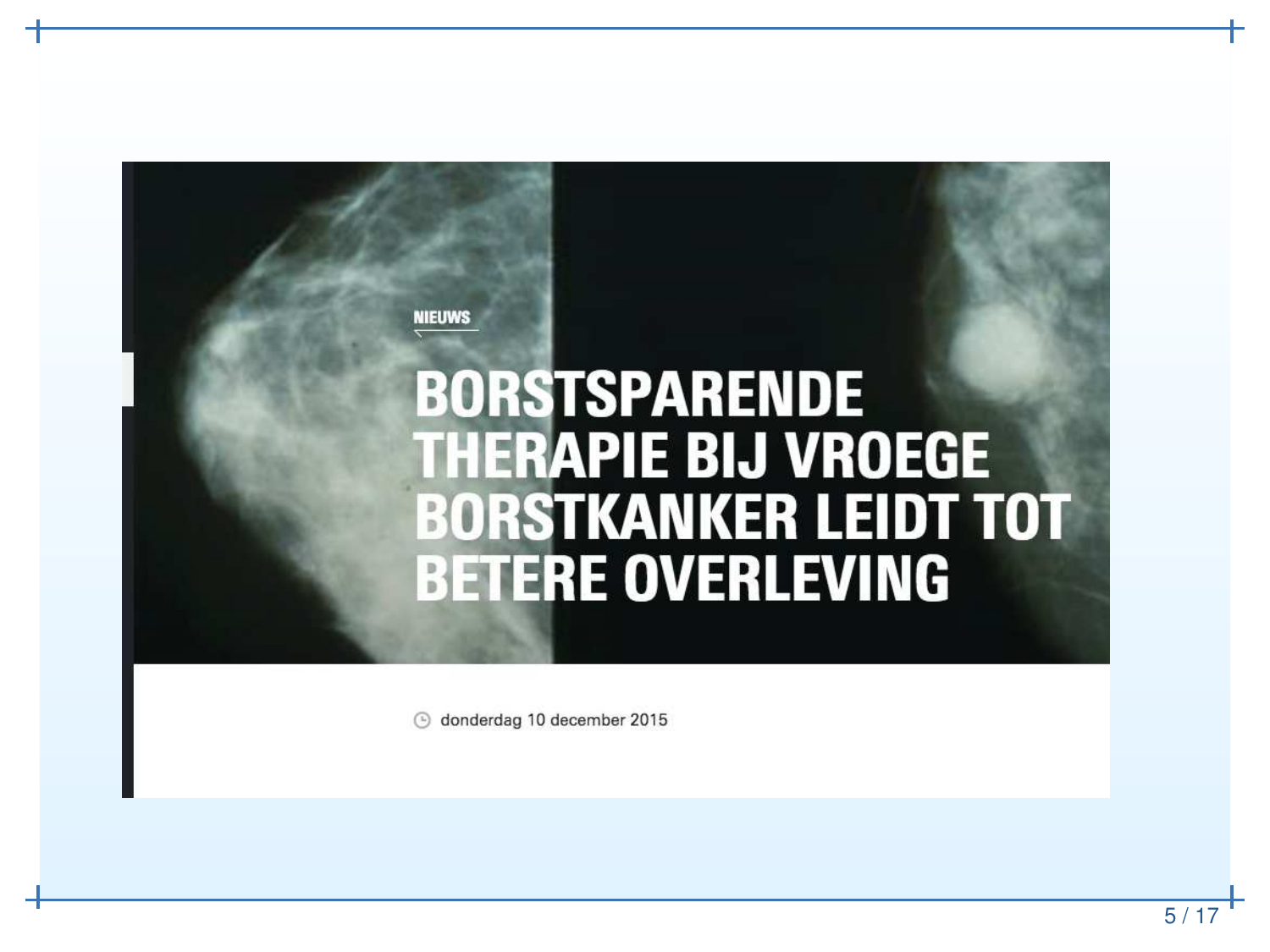

Criminals in the US can be given computergenerated "risk scores" that may affect their

In today's Magazine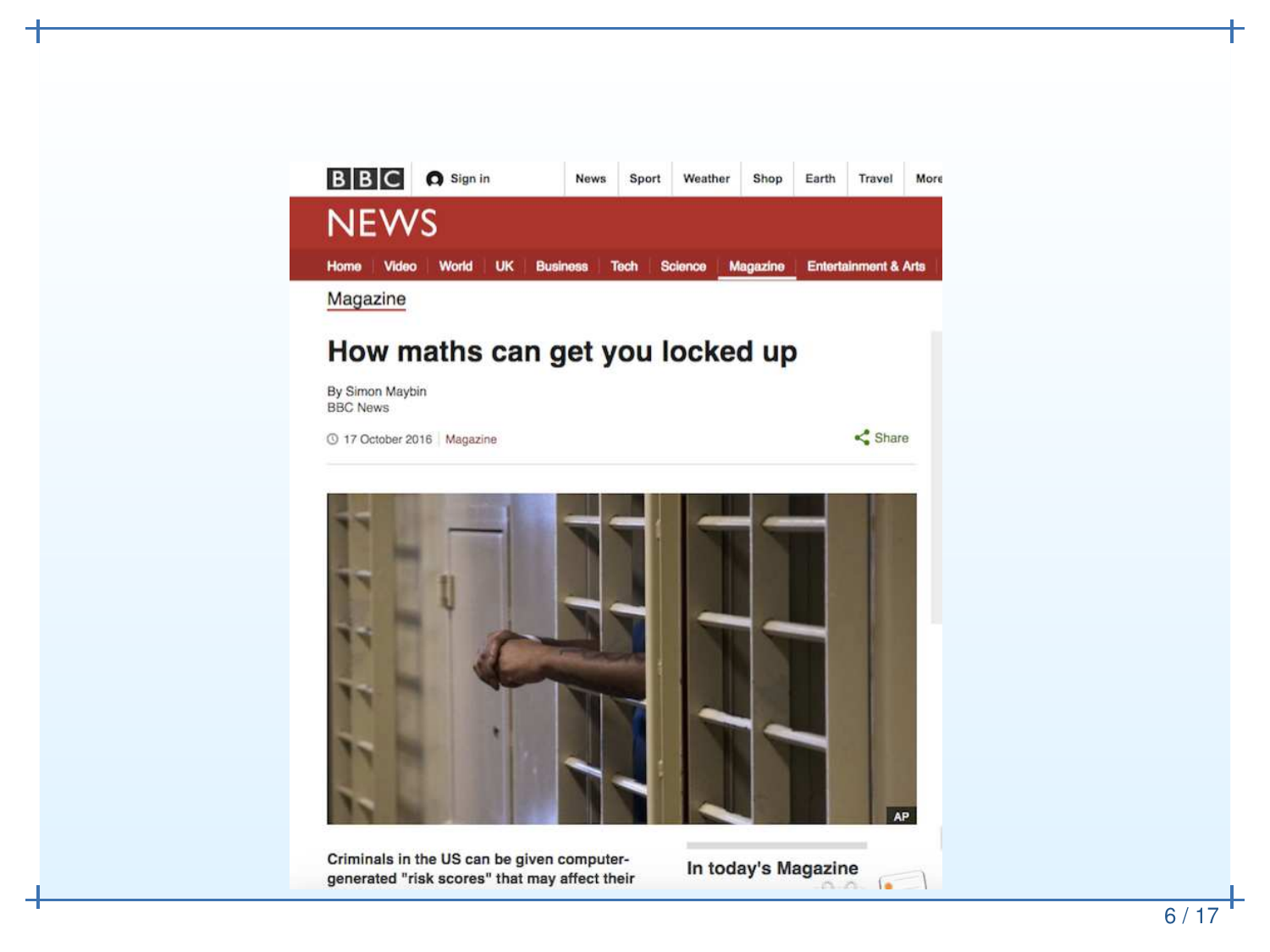

Recidivism rate by risk score and race. White and black defendants with the same risk score are roughly equally likely to reoffend. The gray bands show 95 percent confidence intervals.



Distribution of defendants across risk categories by race. Black defendants reoffended at a higher rate than whites, and accordingly, a higher proportion of black defendants are deemed medium or high risk. As a result, blacks who do not reoffend are also more likely to be classified higher risk than whites who do not reoffend.

From discussion of analysis by ProPublica of Compas Algorithm, Washington post, 2016, Corbett-Davies et al.

,

| Risk of General Recidivism Cox Model (with Interaction Term) |                             |
|--------------------------------------------------------------|-----------------------------|
| Black                                                        | $0.279***$ (0.061)          |
| Asian                                                        | $-0.777(0.502)$             |
| Hispanic                                                     | $-0.064(0.097)$             |
| Native American                                              | $-1.255(1.001)$             |
| Other                                                        | 0.014(0.110)                |
| <b>High Score</b>                                            | $1.284***$ (0.084)          |
| Medium Score                                                 | $0.843***$ (0.071)          |
| Black: High                                                  | $-0.190*$ (.100, p: 0.0574) |
| Asian:High                                                   | $1.316*(0.768)$             |
| Hispanic:High                                                | $-0.119(0.198)$             |
| Native American: High                                        | $1.956*$ (.083)             |
| Other:High                                                   | 0.415(0.259)                |
| Black:Medium                                                 | $-0.173*$ (.091, p: 0.0578) |
|                                                              | 0.986(0.711)                |
|                                                              | 0.065(0.164)                |
| Native American: Medium                                      | 1.390 (1.120)               |
| Other:Medium                                                 | $-0.334(0.232)$             |
| <b>Observations</b>                                          | 13,344                      |
| R <sub>2</sub>                                               | 0.072                       |
| Max. Possible R2                                             | 0.990                       |
| Log Likelihood                                               | $-30,280.410$               |

From analysis by ProPublica of Compas Algorithm by Northpointe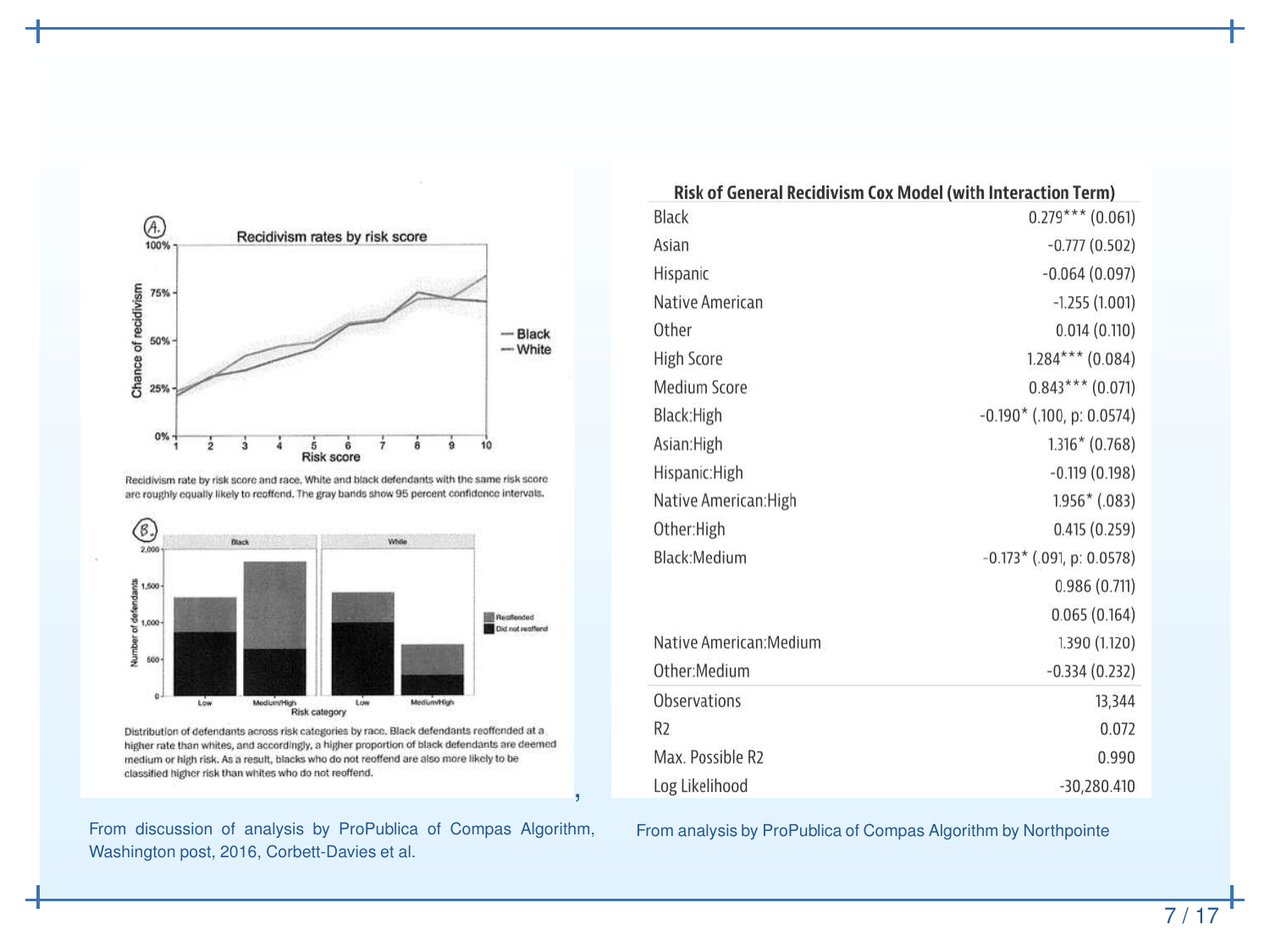#### International Prize in Statistics Awarded to Sir David Cox for Survival Analysis Model Applied in Medicine, Science, and Engineering

ALEXANDRIA, VA (October 18, 2016) – Prominent British statistician Sir David Cox has been named the inaugural recipient of the International Prize in Statistics. Like the acclaimed Fields Medal, Abel Prize, Turing Award and Nobel Prize, the International Prize in Statistics is considered the highest honor in its field. It will be bestowed every other year to an individual or team for major achievements using statistics to advance science, technology and human welfare.

Cox is a giant in the field of statistics, but the International Prize in Statistics Foundation is recognizing him specifically for his 1972 paper in which he developed the proportional hazards model that today bears his name. The Cox Model is widely used in the analysis of survival data and enables researchers to more easily identify the risks of specific factors for mortality or other survival outcomes among groups of patients with disparate characteristics. From disease risk assessment and treatment evaluation to product liability, school dropout, reincarceration and AIDS surveillance systems, the Cox Model has been applied essentially in all fields of science, as well as in engineering.

"Professor Cox changed how we analyze and understand the effect of natural or humaninduced risk factors on survival outcomes, paving the way for powerful scientific inquiry and discoveries that have impacted human health worldwide," said Susan Ellenberg, chair of the International Prize in Statistics Foundation. "Use of the 'Cox Model' in the physical, medical, life, earth, social and other sciences, as well as engineering fields, has yielded more robust and detailed information that has helped researchers and policymakers address some of society's most pressing challenges."

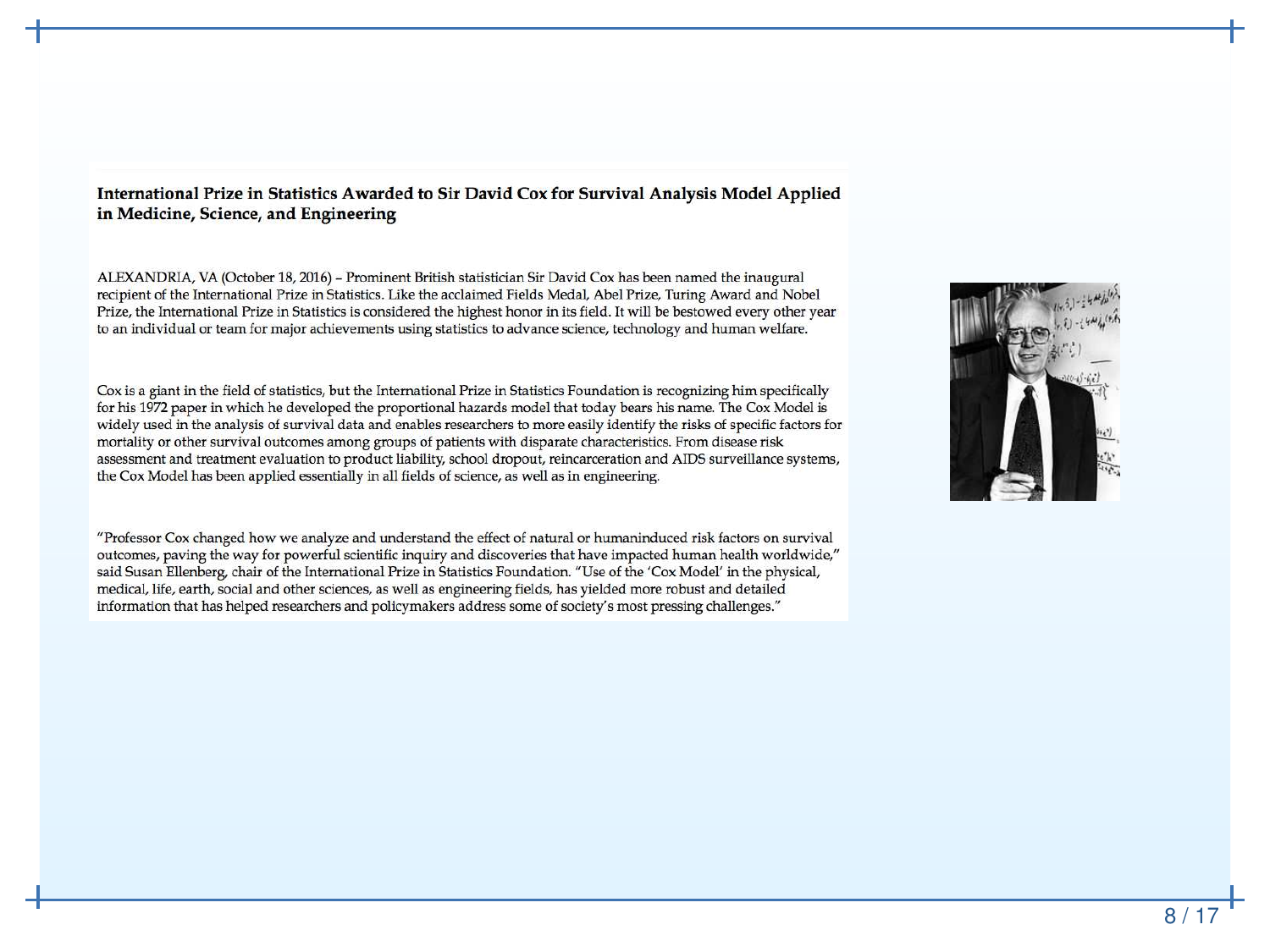Fitting a function  $y=f(x)$  to data  $(x_i,y_i)$  goes under many names:

- **regression** analysis (statistics)
- input-output analysis (systems theory)
- (deep) learning (computer science)

In the news f is now called an *algorithm*.

An algorithm may describe the data well and can be useful for <mark>prediction</mark> (if not overfitted), but does not give a <mark>causal model</mark>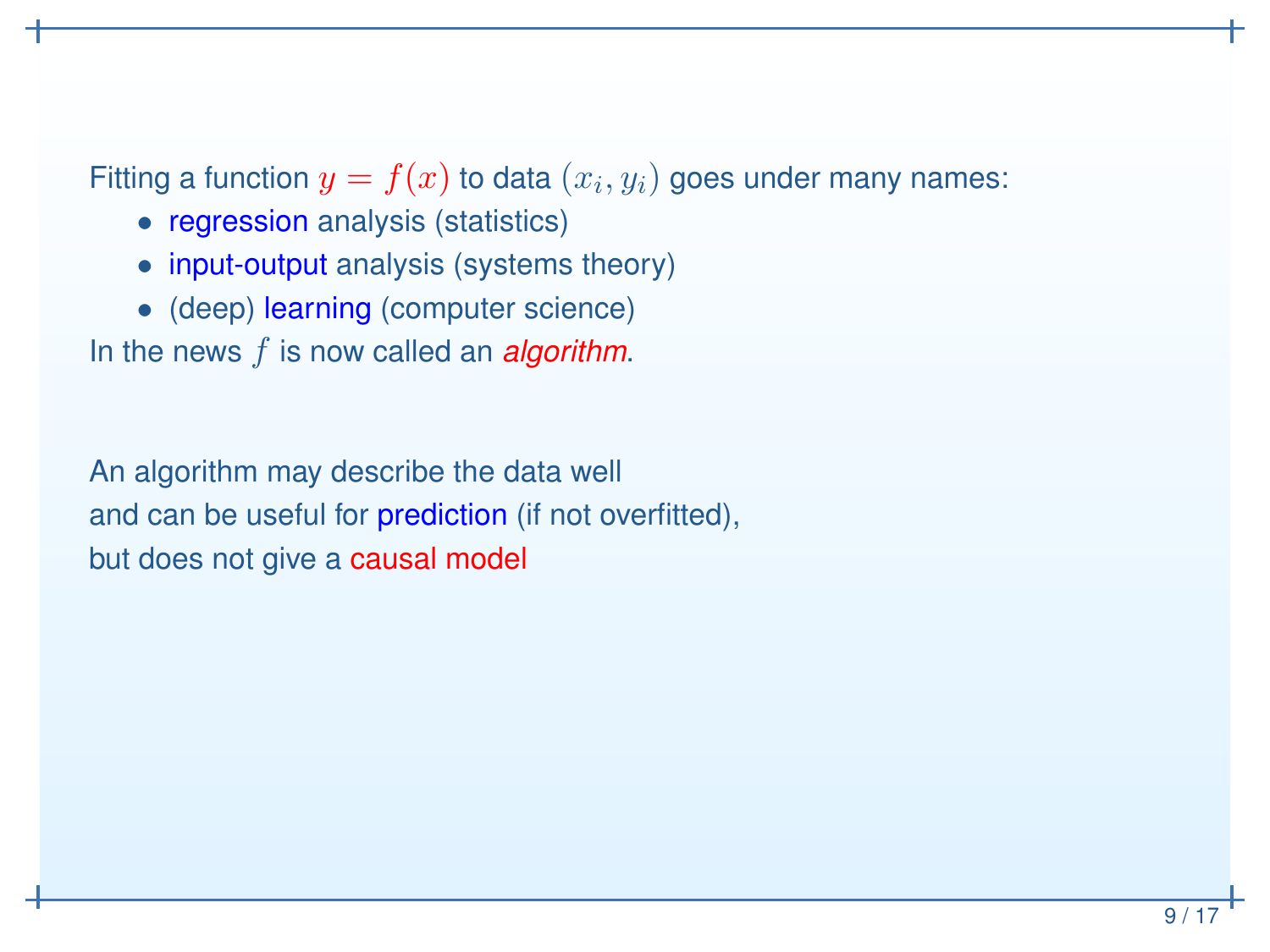# A causal model

- explains (need theory?)
- predicts after intervention
- refers to counterfactuals

Finding <sup>a</sup> causal model typically needs <sup>a</sup> designed experiment

Observational data may be used together with theoretical modelling and dedicated analysis techniques



A crucial quantity is the *propensity score*:

Probability (person belongs to data  $GIVEN$  confounding variables).

Big data allows to estimate this accurately?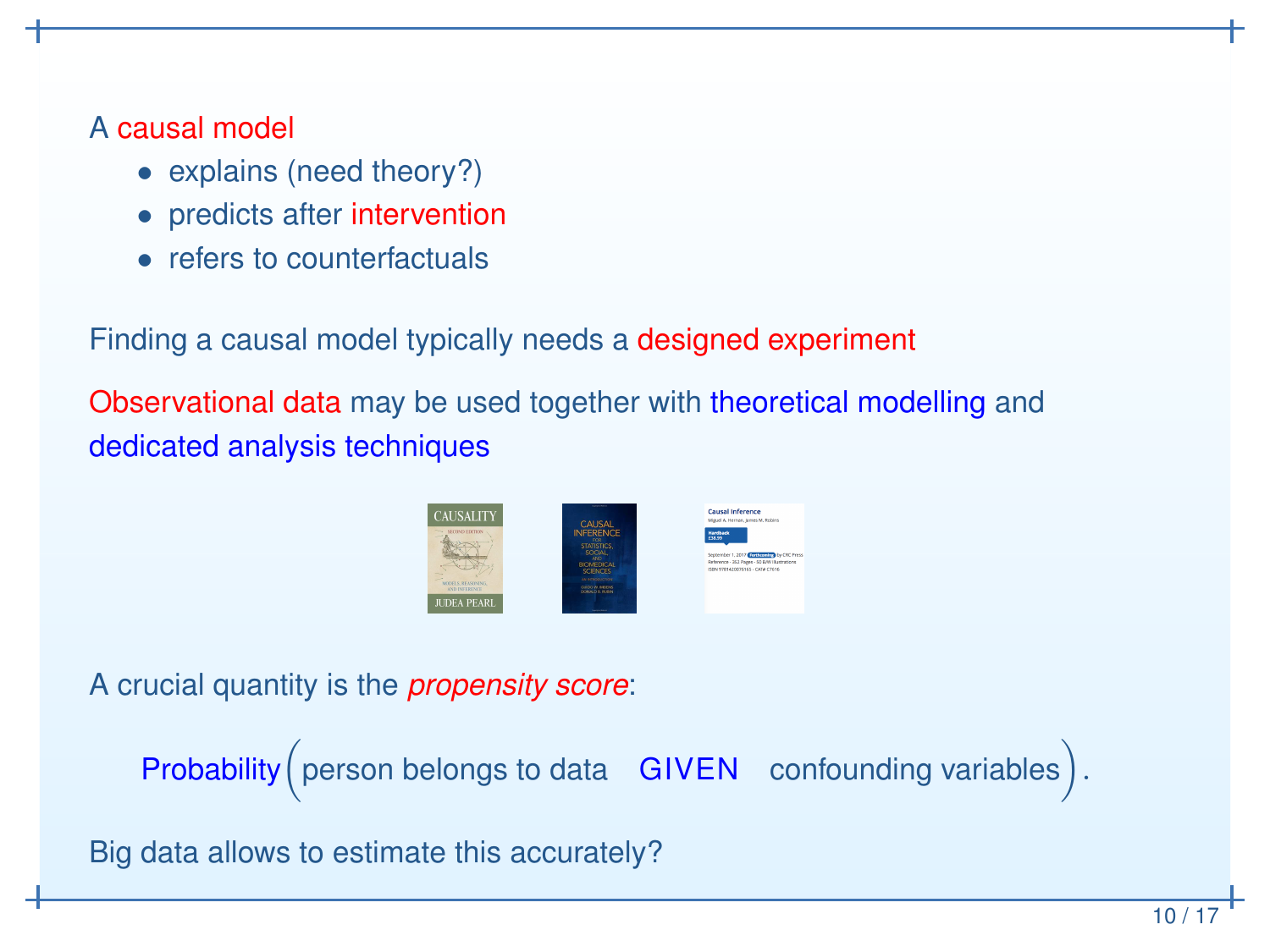# **Uncertainty Quantification**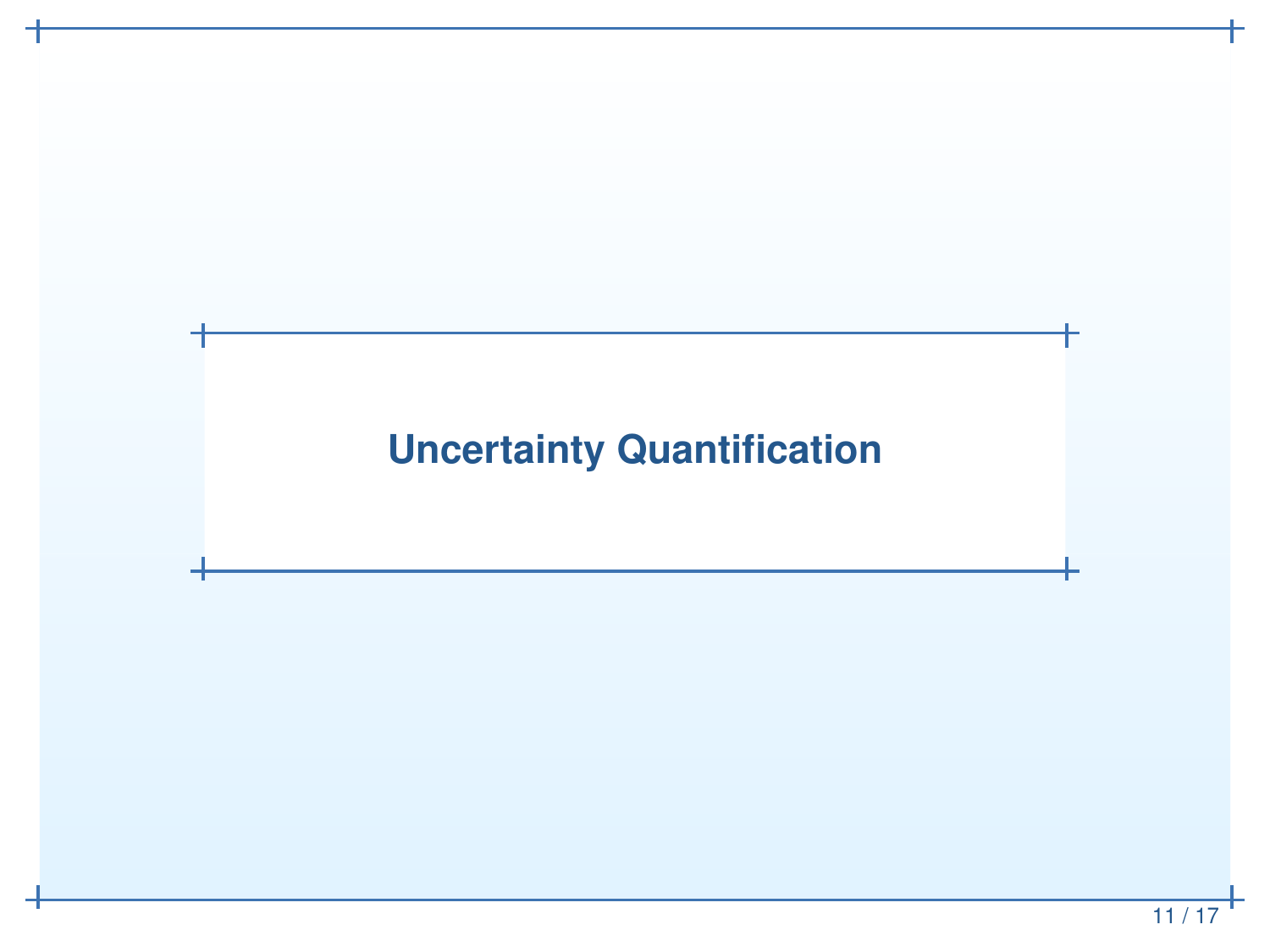Most data-analysis gives <mark>uncertain</mark> conclusions

Probabilistic modelling gives error bands, confidence statements, significance levels, posterior distributions, generalization error, ...

How to do this with big data?

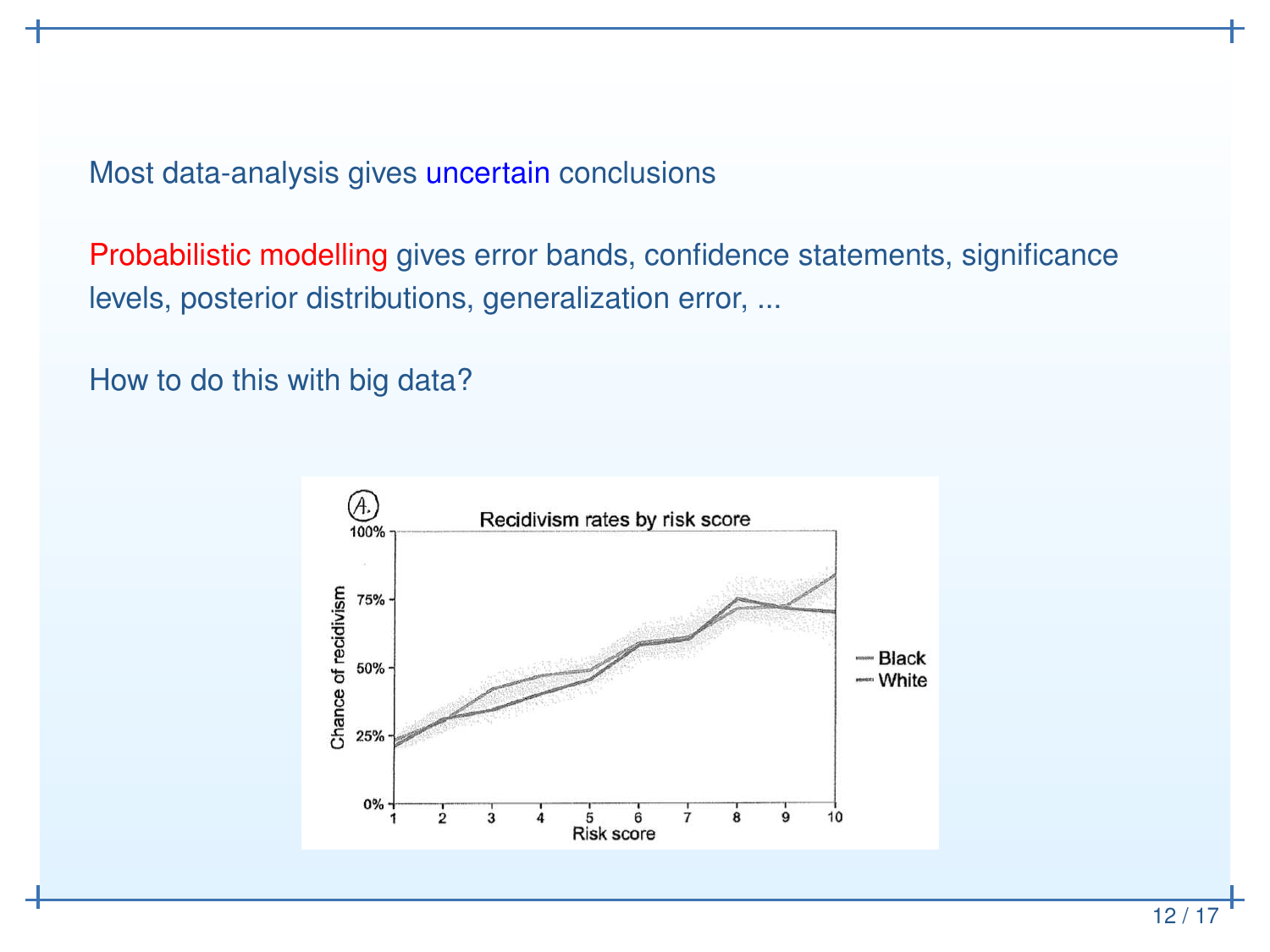Most data-analysis gives <mark>uncertain</mark> conclusions

Probabilistic modelling gives error bands, confidence statements, significance levels, posterior distributions, generalization error, ...

How to do this with big data?



Travel times of surfaces waves: nonparametric Bayesian analysis in *earth science*. Left: posterior mean (a two-dimensional surface shown by colour coding); right: uncertainty quantification by the posterior spread. From Bodin and Sambridge, *Geophs. J. Int.* 178, 2009, 1411–1436.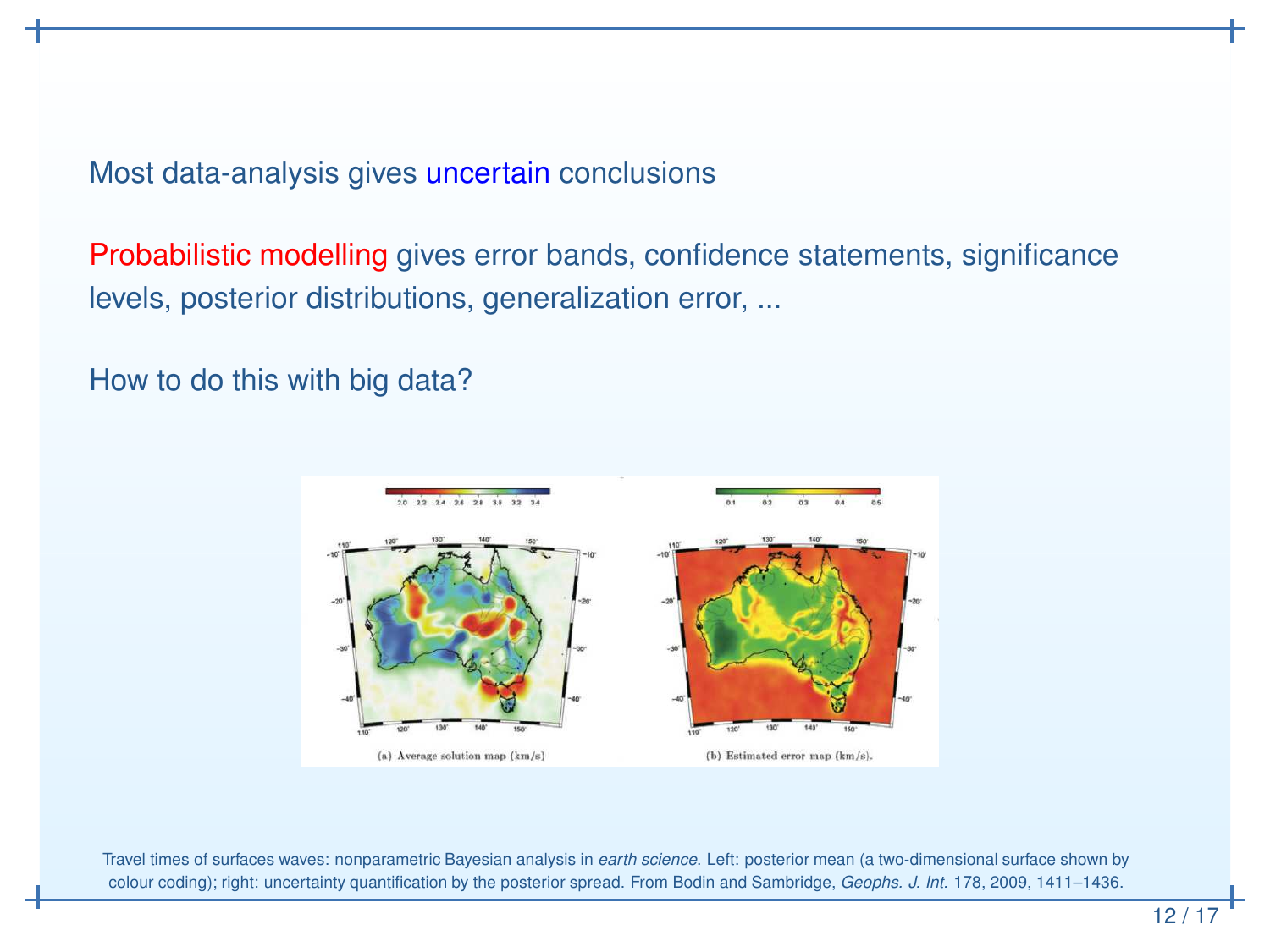

# VUmc claimt doorbraak in kankeronderzoek: druppel bloed volstaat

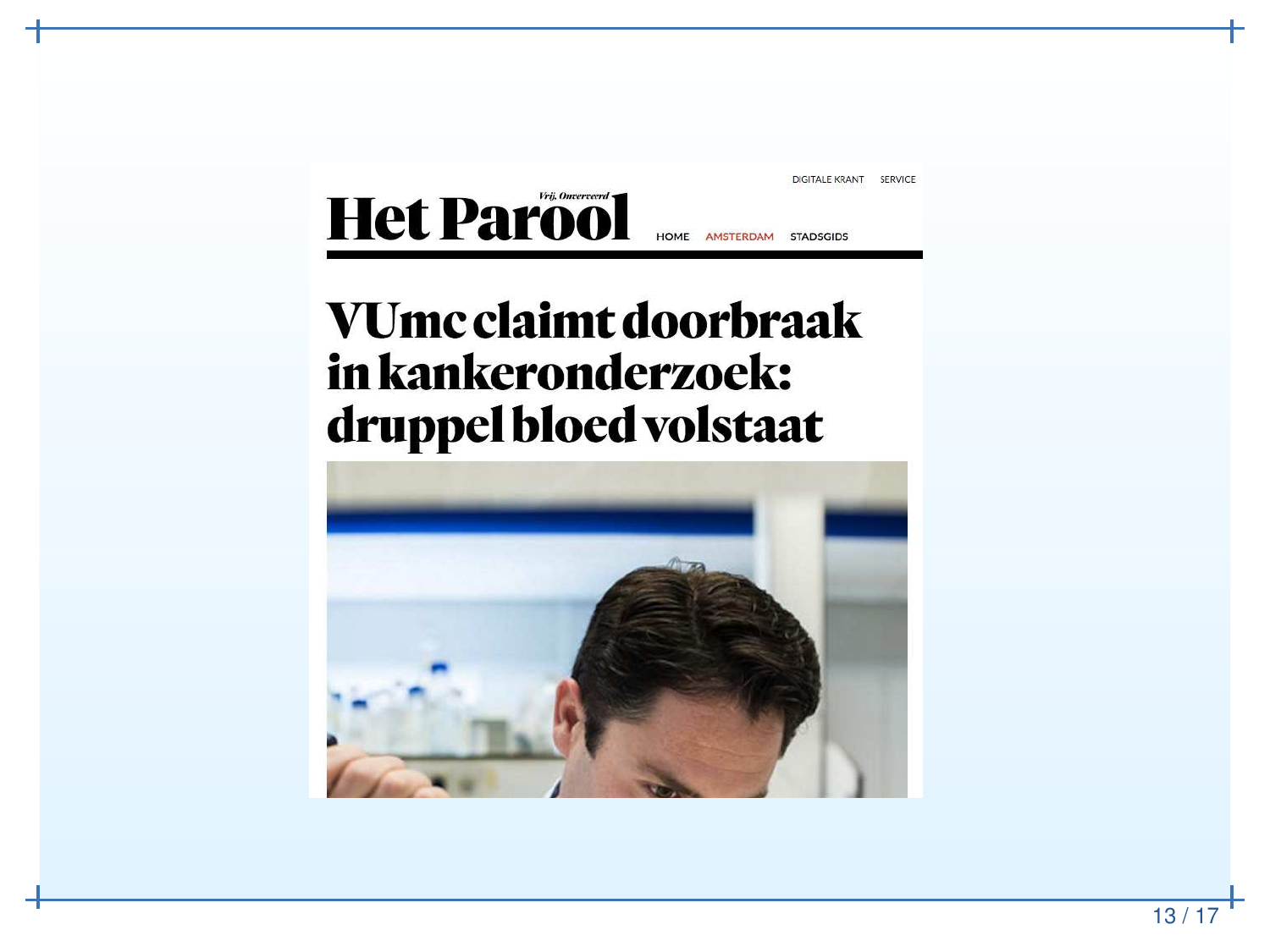### Natural <mark>algorithms</mark> may fail









Left to right: increasing amount of data

(Problems arise because the algorithm is trying the impossible)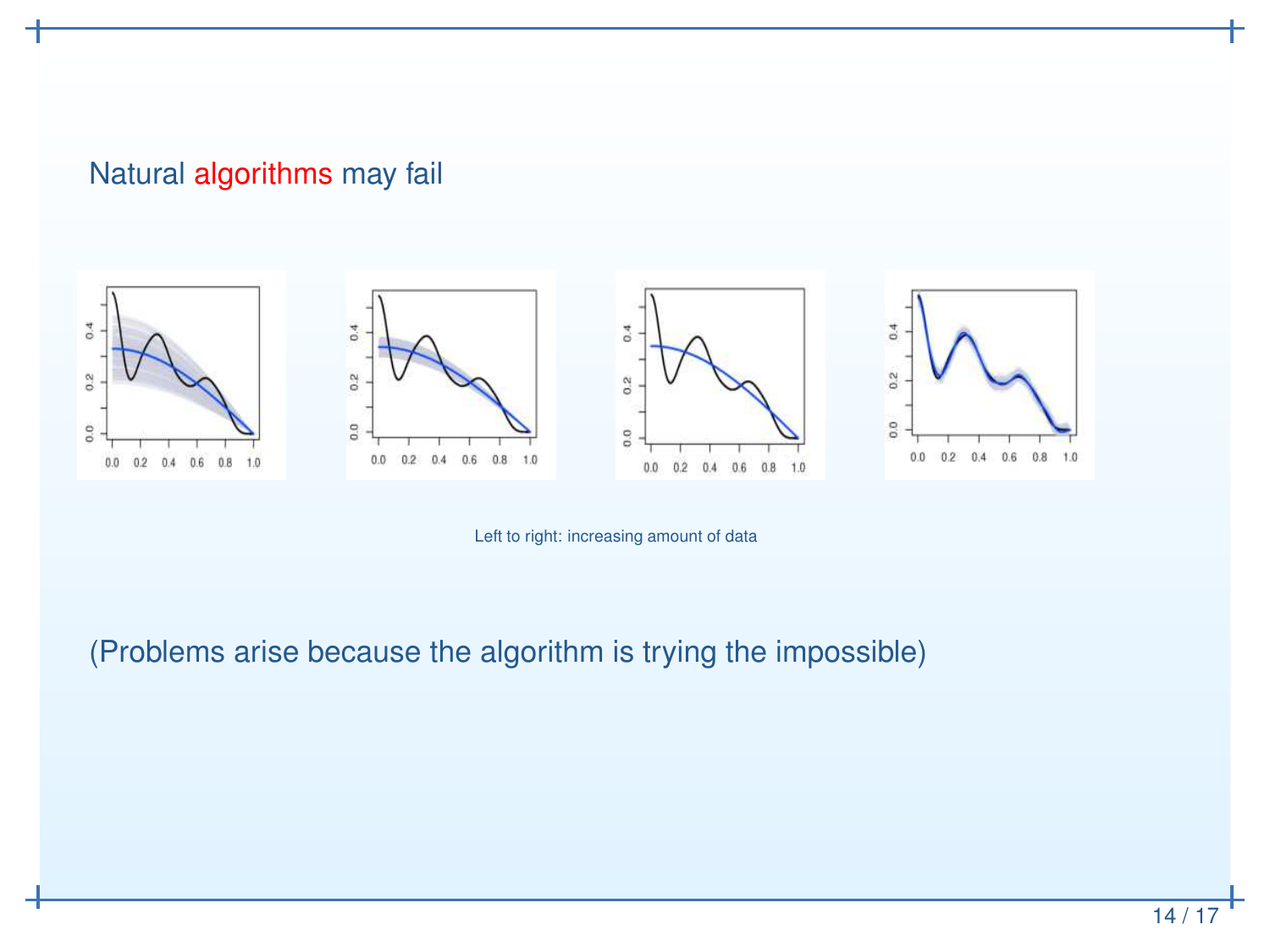## When making <mark>many discoveries simultaneously</mark>, being conservative is wise

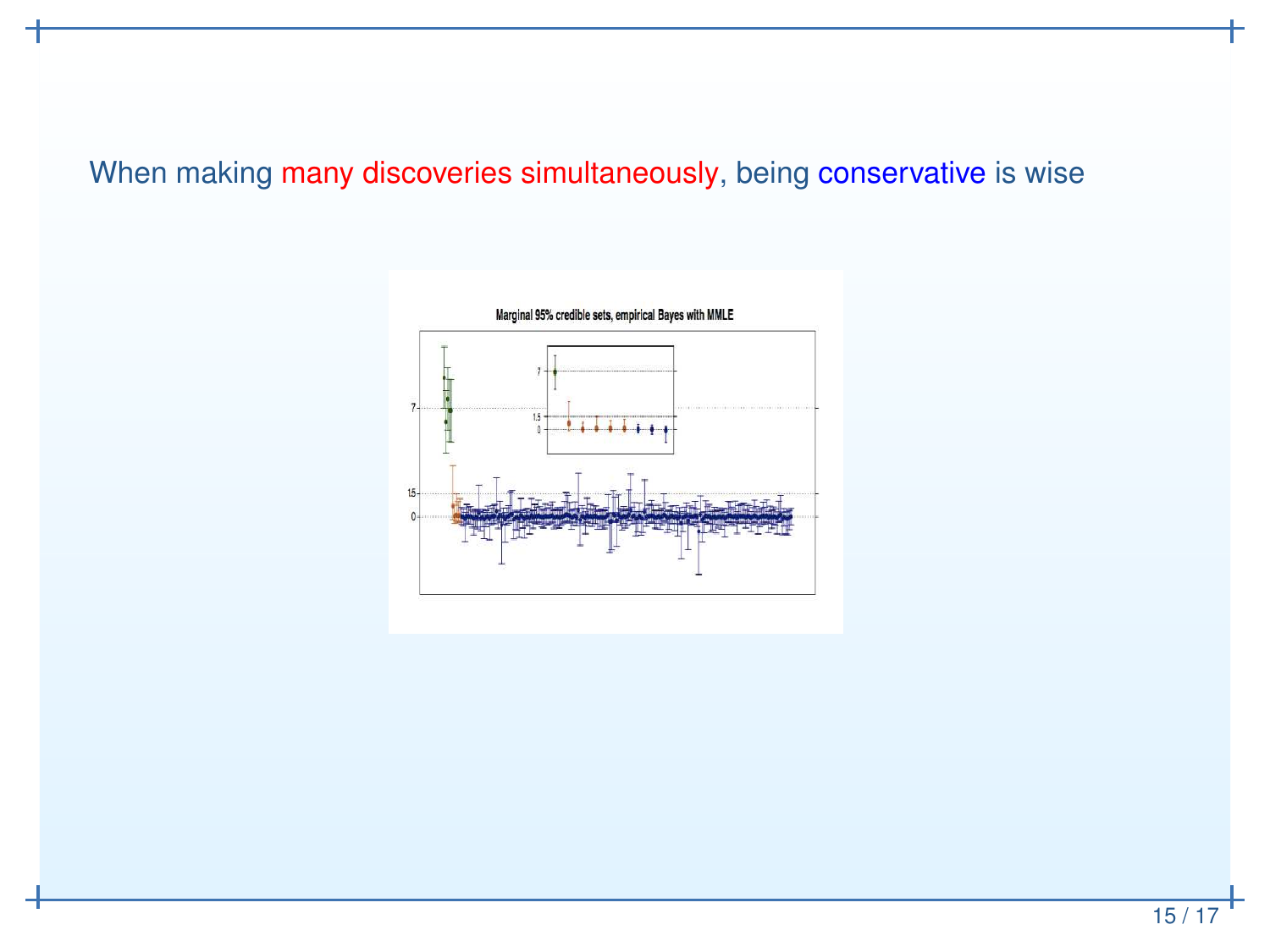**Selection Bias, Censoring,Accuracy,Modelling**